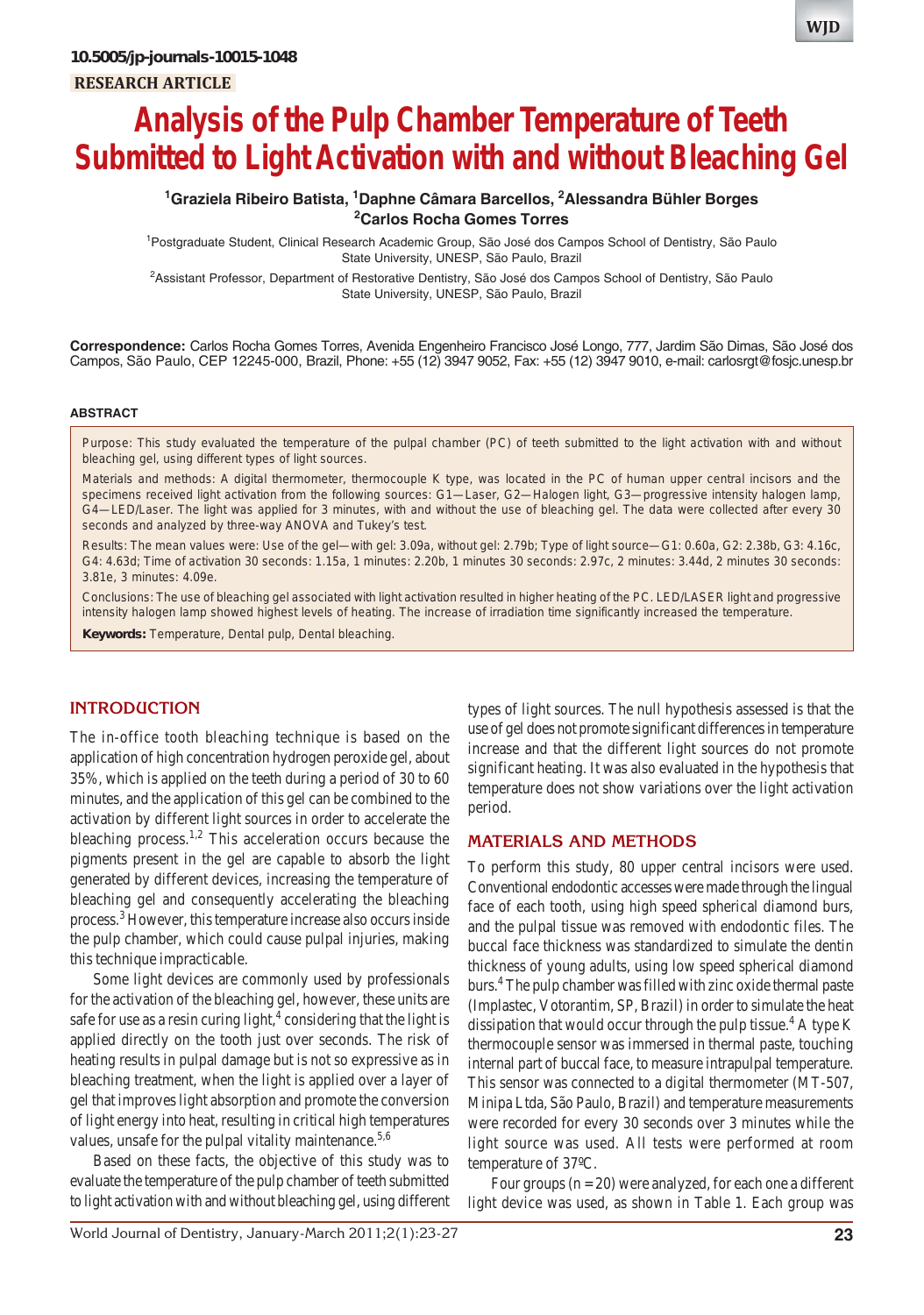divided into two subgroups  $(n = 10)$ , according the use or not of bleaching gel associated to light activation. For the groups with gel association, 2 mm layer of 35% hydrogen peroxide bleaching gel (Total Bleach, Clean Line, Taubaté, São Paulo, Brazil) was applied on buccal surfaces according to the manufacturer's specifications. The red light emitting device (Bright Max, Clean Line, Taubaté, São Paulo, Brazil) was used in association with green color gel. For blue light emitting devices, the orange color gel was used.<sup>7</sup> The light-emitting tip was positioned to 1 cm from the tooth surface. The variation of pulpal temperature was calculated and the data were analyzed by three-way ANOVA and Tukey's test ( $\alpha = 5\%$ ).

## **RESULTS**

ANOVA showed p-values  $= 0.001$  for all factors analyzed that were: presence of bleaching gel (1), type of light source (2) and light activation period (3) and also for interaction between factors 1 and 2 and factors 1 and 3. For the interaction between factors 2 and 3, the p-value  $= 0.17$  and for interaction among the three factors  $p$ -value = 0.99.

Tables 2, 3 and 4 show the results of the Tukey's test for the factors evaluated. The use of gel increased intrapulpal temperature (Table 2). Table 3 shows that the LED/Laser (Easy Bleach) and progressive intensity halogen lamp (Jet Lite) were responsible for the higher values of pulpal chamber greater heating. In Table 4, it is possible to see that as longer is the light activation period, higher is the pulpal chamber temperature. Graph 1 shows the increase of temperature over time of irradiation. Higher results of intrapulpal heating was obtained for the group that associated bleaching gel and blue LED/Laser light (Easy Bleach). For all tested groups, the intrapulpal temperature increased proportionally to the time of irradiation.

#### **DISCUSSION**

The chemical decomposition of hydrogen peroxide releases free radicals of oxygen that has high oxidative capacity. Due to this characteristic, these radicals promote the breakdown of pigments present in tooth structure and results in bleaching.<sup>8</sup> Previous study<sup>9</sup> showed that for high temperatures, the chemical decomposition of peroxide is also increased, according to the rule described by Van't Hoff, that relates changes in temperature according to the variation of constant equilibrium of the hydrogen peroxide decomposition reaction. Important studies<sup>5,10</sup> explained that with each  $10^{\circ}$ C increase in temperature, the chemical decomposition of hydrogen peroxide increased by 2.2 to 2.5 times. In 1979, it was stated that

| <b>Table 1:</b> Different groups and light devices evaluated |                                                                                                                                   |                                 |  |  |
|--------------------------------------------------------------|-----------------------------------------------------------------------------------------------------------------------------------|---------------------------------|--|--|
| Device                                                       | Light type                                                                                                                        | <b>Manufacturer</b>             |  |  |
| Easy Bleach                                                  | 2 LEDs of 500 mW emitting blue light ( $\lambda$ = 470 nm)<br>and 1 diode laser of 120 mW emitting infrared ( $\lambda$ = 784 nm) | Clean line, Taubaté, SP, Brazil |  |  |
| <b>Bright Max</b>                                            | 3 Laser of 50 mW emitting red light ( $\lambda$ = 660 nm)                                                                         | Clean line, Taubaté, SP, Brazil |  |  |
| Curing Light XL 3000                                         | Halogen lamp 550 mW emitting blue light ( $\lambda$ = 450 nm)                                                                     | 3M ESPE, Grafenau, Germany      |  |  |
| Jet Light 4000 Plus                                          | Halogen lamp with progressive increase in power density<br>100-1400 mW emitting blue light ( $\lambda$ = 500 nm)                  | J Morita, Osaka, Japan          |  |  |

**Table 2:** Mean and SD values of the temperature rise in the pulp chamber for samples irradiated with and without the gel

| Use of gel  | Means $(\pm SD)$    | Homogeneous<br>$groups^*$ |
|-------------|---------------------|---------------------------|
| With gel    | $3.09 \ (\pm 2.03)$ | А                         |
| Without gel | $2.79 \ (\pm 2.26)$ | R                         |

\* The means followed by different letters (homogeneous groups) present significant statistical differences for the test of Tukey (p < 0.05)

**Table 3:** Mean and SD values of the temperature rise in the pulp chamber for samples irradiated with different devices

| Type of device       | Means $(\pm SD)$   | Homogeneous<br>$groups*$ |
|----------------------|--------------------|--------------------------|
| <b>Brite Max</b>     | $0.60 (\pm 0.43)$  | А                        |
| Curing Light XL 3000 | $2.38 (\pm 1.31)$  | в                        |
| Jet Lite 4000 Plus   | 4.16 $(\pm 1.60)$  | C                        |
| Easy Bleach          | 4.63 ( $\pm$ 1.67) | D                        |

\* The means followed by different letters (homogeneous groups) present significant statistical differences for the test of Tukey  $(p < 0.05)$ 

#### **Table 4:** Mean and SD values of the temperature rise in the pulp chamber at different times

| Time of light activation                                                                        | Means $(\pm SD)$                                                                                                             | Homogeneous<br>$qroups*$ |
|-------------------------------------------------------------------------------------------------|------------------------------------------------------------------------------------------------------------------------------|--------------------------|
| 30 seconds<br>1 minute<br>1 minute 30 seconds<br>2 minutes<br>2 minutes 30 seconds<br>3 minutes | 1.15 ( $\pm$ 0.76)<br>$2.20 (\pm 1.33)$<br>$2.97 (\pm 1.77)$<br>$3.44 (\pm 2.07)$<br>$3.81 (\pm 2.33)$<br>4.09 ( $\pm$ 2.57) | A<br>в<br>C<br>F<br>F    |

\* The means followed by different letters (homogeneous groups) present significant statistical differences for the test of Tukey (p < 0.05)

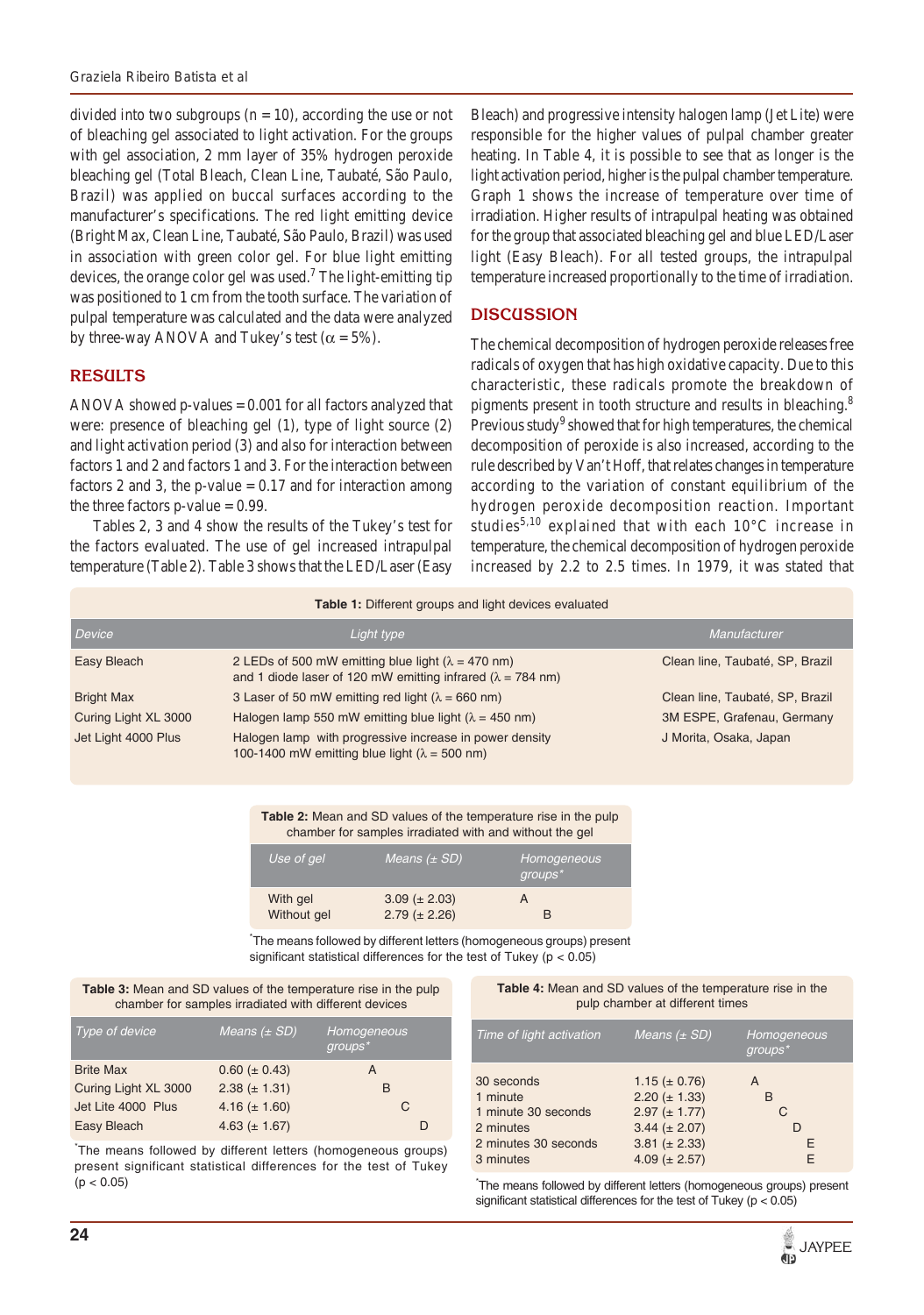

**Graph 1:** Temperature rise in the pulp chamber over time. BM: Bright Max; JL: Jet Light 4000 Plus; CL: Curing Light XL3000; EB: Easy Bleach

bleaching is improved by the use of heat<sup>11</sup> and the better efficient temperature of bleaching agent for use in vital teeth ranges between 46 to  $60^{\circ}$ C.<sup>12</sup> As temperature is increased the diffusion of hydrogen peroxide on enamel and dentin is also increased.<sup>13</sup>

However, the use of light activation may result in excessive elevation of temperature and it may cause pulpal damage. Zach and Cohen<sup>14</sup> observed in a study *in vivo* performed in monkeys, that increase of 5.5°C resulted in 15% of teeth with irreversible pulp damages, and for increases around 11.1°C this risk is 60%. Baik et  $al<sup>15</sup>$  observed that the use of light activation with halogen lamp or appliance of plasma arc light resulted in pulpal heating from 5 to 8°C, which was over the limit established by Zach and Cohen<sup>14</sup> and could cause irreversible pulpal damages.

There are three theories that attempt to explain the action of light in accelerating the decomposition of hydrogen peroxide. The first relates to a controlled heating of the bleaching gel, the second refers to an electronic excitation of molecules of hydrogen peroxide, while the third suppose a photochemical action of the pigment.

According to the first theory, when the light is absorbed by the bleaching gel, the radiant energy is converted into thermal energy (heat). $5$  This transformation is called photothermal effect.<sup>4</sup> Previous study<sup>9</sup> showed that this is the most important effect of photocatalytic bleaching procedures. Some authors stated that the heating of hydrogen peroxide is able to accelerate its decomposition reaction and formation of radical oxidants.10,12,16 Furthermore, the increase in temperature promotes a bigger diffusion of hydrogen peroxide through enamel and dentin,<sup>17,18</sup> thus faster penetration may be associated to the use of light devices.<sup>5</sup>

The second theory states that the action of light for bleaching agents activations may produce nonthermal effects on the chemical, known as photochemical effects, photolysis or photodissociation. According to Crim,<sup>19</sup> photons can produce an electronic excitement and/or vibration in the molecules, causing the disruption in certain chemical bonds intramolecular and intermolecular. The change of vibrational state of molecules requires the deposition of a relatively large amount of energy, which can be provided by high-energy photons. This can promote the decomposition of hydrogen peroxide.<sup>20</sup>

Finally, third theory of action of light on the bleaching gels states about the physicochemical interactions with the pigment, that interfere to the hydrogen peroxide stability. There are reports in the literature that substances as carotene, annatto,  $SiO<sub>2</sub>$  and TiO<sub>2</sub>, present in the composition of bleaching gels, when irradiated with light, can be dissociated or suffer alterations, changing their electrical charges and resulting in destabilization of the hydrogen peroxide or disbalance the pH of the whitening gel. Chen et  $al<sup>21</sup>$  found that rapid changes in pH cause a destabilization in the molecule of hydrogen peroxide and results in the release of free radicals.

The null hypothesis, that the use of gel with light activation does not promote significant differences in temperature, was rejected because there was statistically significant differences for pulpal temperature increase to the groups where the bleaching gel was used in relation to groups where only light activation was performed. According to the literature, the use of light activation for whitening gel generates higher intrapulpal temperature heating,<sup>5,22-25</sup> which is also proved through this study. This suggests that the photothermal effect occurred when light activation was used associated to bleaching gel.

Previous study<sup>24</sup> showed difference between surface temperature and pulpal chamber temperature for teeth submitted to bleaching with and without the use of bleaching gel, and was stated that the gel had an insulating effect on the temperature increase, and the use of the gel would serve as a protective layer minimizing the increase of intrapulpal temperature. It was also shown that the presence of the gel reduced the magnitude of temperature increase, but when using the diode laser device temperature was significantly increased, more than for other types of devices used.<sup>26</sup> Yazici et al<sup>27</sup> demonstrated that the association of source of light energy with the use of whitening gel creates a potential increase in intrapulpal temperature. This factor possibly occurs due to the combination of heat generated by infrared radiation and visible light absorption by the pigments present in the bleaching gel. $^{28,29}$ 

However, changes in temperature increase are directly dependent on type of light used and light irradiation time that specimens are submitted, and although this study has been performed only for the upper central incisors, it is still possible that the temperature variation may also occur due to anatomical differences of each specimen, and different thicknesses of dentin and enamel in the various specimens used, which is also a factor influencing the increase in intrapulpal temperature.<sup>4</sup> This study was based on the methodology described by Torres et al<sup>4</sup> and Baik et al<sup>15</sup> that standardized the thickness of the buccal face, simulating the thickness of dentin of young adults teeth, to minimize the possible variation in results.

The null hypothesis that different devices do not promote significant heating has been rejected. In this study, the device LED/Laser Easy Bleach with blue LEDs and a diode laser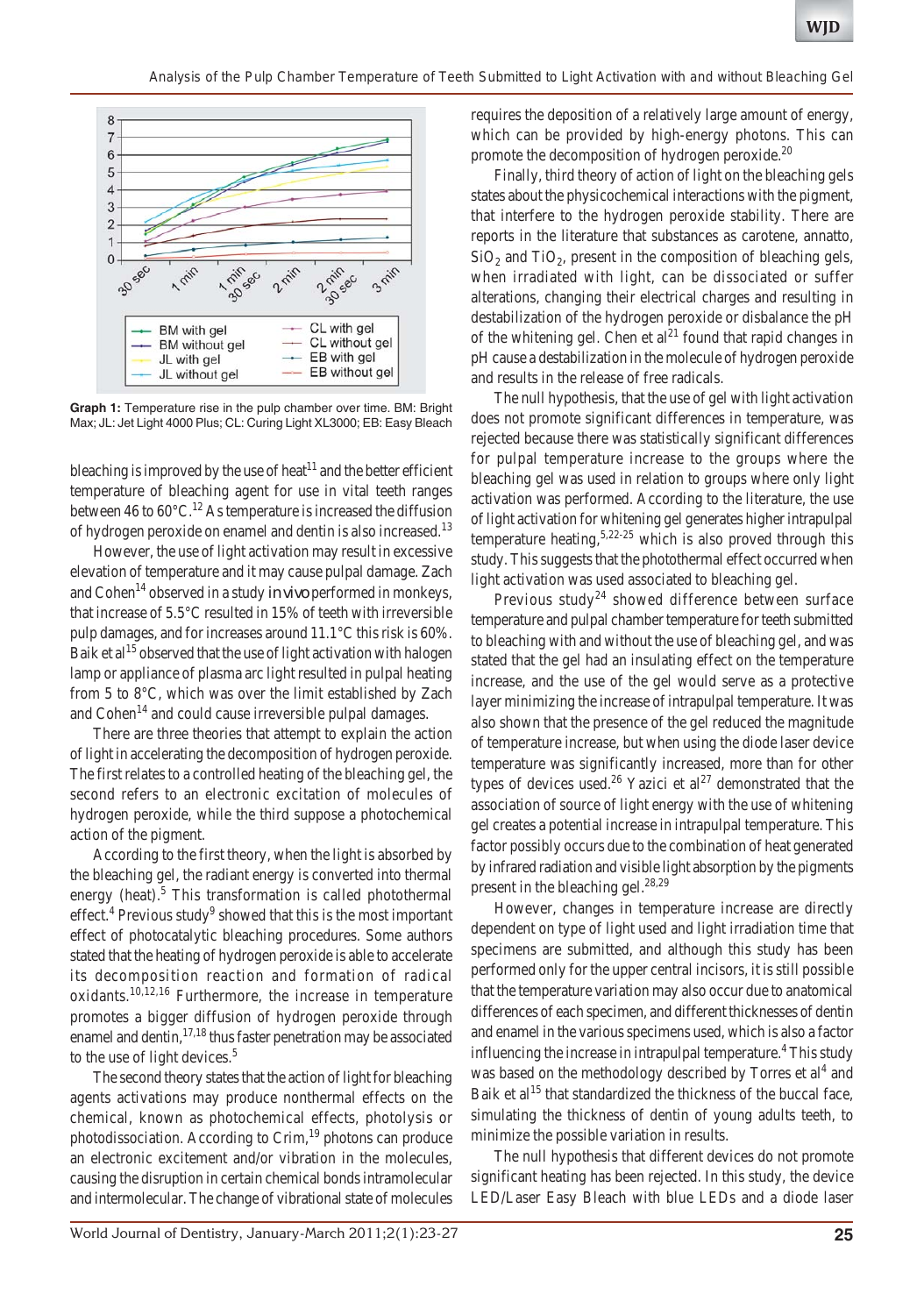showed higher results for intrapulpal heating. A surprising result because in these hybrid devices the main source of energy to catalyze the reaction of bleaching comes from LEDs, emitting visible light. These devices have a form of highly concentrated and selective energy and the radiation is emitted at a specific wavelength. Thus, one can choose a predominance of thermal effects, using infrared radiation or a light more cool in the visible spectrum. The emission of light by the LEDs is concentrated in a narrow band of 20 to 80 nm.

The laser diodes present in these devices emit infrared radiation wavelength. Although these waves have the ability to produce some increase in temperature of the gel and help to accelerate the decomposition reaction of hydrogen peroxide, the main goal is to produce nonthermal effects on dental pulp, known as effects of biomodulation, in order to decrease the trans and postoperative sensitivity. For this reason, infrared laser diodes of low intensity, around 100 to 500 mW are used.

However, for the occurrence of a maximum absorption of the light emitted by the LED, pigments are added to the bleaching gels to act as selectors or filters absorbing one or more radiation and reflecting others. Thus, to enhance the absorption of light from LED/Laser Easy Bleach, bleaching gel containing orange pigment was used. Perhaps the combination of these two light sources and the process of luminescence emitting light in a specific wavelength that is wider absorbed by the orange pigment into the bleaching gel can justify the results of this study. $28,29$ 

Castanho et  $al^{30}$  evaluated the influence of color gel in the temperature of the bleaching gel and pulp chamber, using activation with the blue light produced by LED devices. The authors observed that the red gels resulted in significantly greater heating than the blue, confirming the relationship between color and energy absorption. Torres et  $al<sup>4</sup>$  observed that the temperature of whitening gel layer is elevated when irradiated with light sources, maybe due to absorption of light by certain colors or due to the concentration of some products. Previously, $^{17}$  it was reported that the application of blue light from different sources on a gel with pigment, resulted in temperature significantly higher than the absorption that occurs by gel without pigment. For equipment Jet Light 4000 Plus and Curing Light XL 3000 that present bulb as a source of light activation, we observed mean temperature increase of 4.16 and 2.38°C respectively. A problem of these devices is the heating of the teeth due to the characteristics of the light produced. According to Buchalla and Attin,<sup>6</sup> the wavelength emitted by these lamps ranges from the ultraviolet  $(\lambda < 380 \text{ nm})$  across the visible spectrum ( $\lambda = 380-770$  nm) and penetrates deeply into the red ( $\lambda$  > 770 nm). While there are filters that can minimize the arrival of the waves to the tooth, they are not completely eliminated, and a heating will always occur<sup>6</sup> promoting a sum of heating, resulting from the infrared absorption of visible light by colored gels.17 It can also be observed in this study, that the unit Light Jet 4000 Plus had a mean increase of intrapulpal temperature, statistically significant in relation to the unit Curing

Light XL 3000. This result is probably due to a power density of the device Jet Light 4000 Plus, which can reach the value of 1400 mW, while the unit Curing Light XL 3000 has a power density of up to 550 mW. Therefore, most of the energy produced by halogen lamps consists of infrared radiation, also called thermal waves, and higher the power density, higher the energy that can generate an immediate heating of any object which is in contact.

Contradicting the findings of this study, another one $31$ evaluated that the temperature increases during the pulp bleaching procedure using light curing units with halogen lamps and hybrid device LED/Laser emitting blue light (Easy Bleach). For activation with halogen Jet Light (J Morita), sending a power density of 1200 mW/cm<sup>2</sup>, there was a heating over the critical temperature of 5.5°C after 40 seconds irradiation. After 3 minutes and 20 seconds, the pulp temperature increased about 11°C. On the other hand, for the device equipped with LEDs, the critical temperature was not reached in any period, even after 3 minutes and 20 seconds of irradiation, indicating bigger security for the use of these devices, so the light can be applied for longer times without risk of pulp damage. Similar results were observed by Eldeniz et al,  $32$  who observed that the LEDs promoted the lower heating pulp in relation to the halogen lamps.

The device Bright Max showed the lowest values of pulp temperature increase among the devices tested. This result may be because the device presents three lasers with a small power density of 50 mW, and although these waves have the ability to produce some increase in temperature of the gel and help to accelerate the decomposition reaction of hydrogen peroxide, the main goal is to produce biomodulation effects.

The null hypothesis that the temperature does not vary with increasing time of irradiation was also rejected. The results of this study showed that higher is period of light irradiation, higher is the increase of intrapulpal temperature because of the longer exposure of gel to light activation, therefore getting longer stimulus and then absorbing more light and generating more heat. This result can be strengthened by the results obtained before<sup>4</sup> where bleaching gel was activated by LED/Laser and halogen light and the temperature was measured after each 40 seconds, and it showed temperature increases proportionally to the time of light exposure, as like as bleaching gel exposed to halogen lamp over 20 seconds, the pulpal temperature rised to 3°C, while for 60 seconds it was incresead up to 4.8°C, what can suggest that the light activation over long periods can enhance the risk of pulpal damages.<sup>33</sup>

Priority, this study focused on intrapulpal temperature changes and not the histological changes, it is also important to consider that this study was conducted *in vitro* and has some limitations that could not exactly simulate the conditions *in vivo*, where there is the intrapulpal blood circulation, which is able to dissipate the heat before intrapulpal cells damage occur and the natural movement of fluid, pulpal fluid through enamel and dentin is capable of preventing transfer of heat to the pulp tissue, which cannot be simulated in the laboratory.